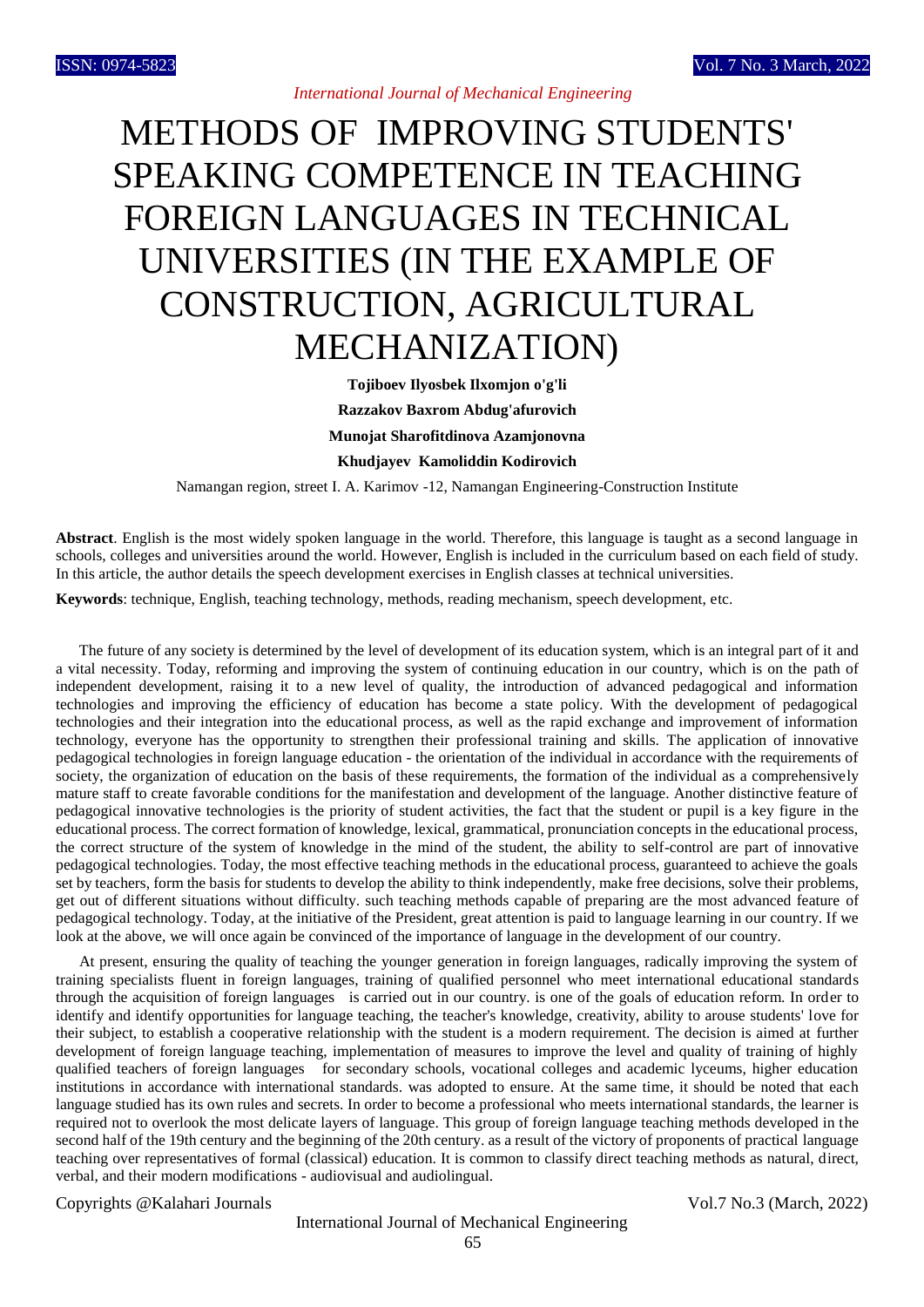After the independence of our country, the interest in teaching foreign languages has grown and lots of opportunities are created for children. As the first President Islam Karimov said, "At present, great importance is attached to the teaching of foreign languages in our country. This, of course, is not in vain. There is no need to underestimate the importance of perfect knowledge of foreign languages for our countries, which today are striving to take their rightful place in the world community, for our people, who are building their great future in cooperation with our foreign partners". As a logical continuation of these ideas, the Presidential Decree of December 10, 2012 "On measures to further improve the system of teaching foreign languages" expanded the opportunities for learning foreign languages. According to that, textbooks have been created for students of secondary schools and vocational colleges. In accordance with these requirements, classrooms are equipped with stands and new information and communication technologies. Today, foreign language skills are getting an integral a part of vocational training. Specialists in various fields have a high level of cooperation with foreign partners, in order that they have a high demand for learning. In modern society, foreign languages are getting a crucial a part of vocational training. Such knowledge is first acquired by people in schools, colleges, lyceums, and later in institutes, training courses, or by familiarizing themselves with basic information sets that help them learn a foreign language independently. Today, there is a large collection of teaching materials for people with different levels of language skills. Success in achieving this goal depends on the sensible methods and skills of teachers.

 The oral method was developed by G. Palmer, an English Methodist who taught English in Japan for many years. language courses for adults, where he substantiated and tested his methodological ideas in practice. Palmer also owns a number of English textbooks, including search charts, reading comprehension guidelines, and command-based language teaching techniques. G. Palmer developed an English language course, which is designed for 6 years and consists of three stages: elementary, intermediate and advanced. The first stage (6 months) is to teach you to understand a foreign language by listening to it unconsciously. The goal of the intermediate stage (1-3 years) is to understand most of what is heard and read, as well as to accurately repeat the content of the daily speech orally and in writing. At the advanced stage (1-3 years) a level of language proficiency close to the level of native speakers is achieved. At this stage, the importance of the role of the teacher decreases, as this stage is "self-resolving". At all stages, the main place in the work is given to oral speech, and reading comes after oral speech, and in the first two stages a supporting role is given.

 The audiovisual (structural-global) method was introduced in France in the 1950s. based on understanding language as a system of signs (structuralism) and a psychological theory of behaviorism (from English behavior) that focuses on studying the body's response to stimuli provided, not the mind. The audiovisual method is a method of teaching a language in a short period of time, mainly using the area of everyday communication and limited lexical and grammatical materials in oral speech. heavy-duty visual and auditory visualization tools provided in the form of textbooks, film tapes, and illustrations in films. The second is used as a primary tool for semantizing and activating learning material and is designed to provide visual-auditory synthesis. Complete knowledge of a foreign language, in his opinion, is necessary only for a limited number of people - future leaders of the country, while the general population should be able to read English, which will allow them to understand English. Therefore, in teaching, the main focus is on pronunciation. In this case, the use of different audios of native speakers gives good results. The teacher should teach the correct pronunciation of letters and words during the lesson. There is also a strong emphasis on oral and reading skills in the early stages. If we look at the types of speech activities of foreign language teaching, it is necessary to perform the following tasks in their teaching:

- a) Establish a reading mechanism;
- b) Improving oral reading techniques;
- c) Teach them to understand what they are reading.

In the early stages, the emphasis is on reading aloud. Reading texts are also simpler and easier to read. However, it should be noted that although the work in the early stages is mainly focused on the development of oral skills, it does not solve the problem of developing oral communication in English. She is only in the process of preparing for a real oral presentation. In addition, reading words beautifully and fluently will increase a student's love of learning the language. Students will also be introduced to The Present indefinite Tense, The Past indefinite Tense, The Future indefinite Tense is required to be well versed in verb tenses and to be able to use verb forms brilliantly in these tenses. Students will be introduced to the use of nouns in the singular and plural, the addition of the suffix "s" or "es" to the third person singular form of the verb in the present indefinite tense, and the interrogative, negative, and imperative forms of sentences. during the study period.

 Involving a computer allows you to make any lesson attractive and truly modern. Completing any task allows you to increase the intensity of the lesson by using a computer and using the lesson. The use of flexible materials and operational plans help to individualize reading. It can be used at all stages of computer training: new materials, merging, repetition, knowledge management, skills and abilities can be used in the explanation. At the same time, for the child, it performs a variety of functions: teachers, tools, teaching aids, learning object, collaborative group, play environment, entertainment. It helps to introduce new pedagogical technologies, for example: data and communication, computer and multimedia technologies are closely interrelated. Implementation of information technology creates the necessary conditions for the activation of the school learning process. Computer technology helps to reveal, preserve and develop students 'personal qualities. In schools, every subject in the teaching process, however, English has always used information technology (means of storing, processing and transmitting information) in their activities; Improving their perfection will help increase efficiency. Therefore, the use of a computer as the most perfect source of information, using books, fountains, televisions, calculators, VCRs, and so on. Naturally, it leads to an improvement in the learning process. The development of computers and software has led to the simplicity of mastering their underdeveloped users, including preschoolers. In recent years, the issue of using innovative technologies in schools has been on the rise. It is not only new technical means, but also a new approach to the learning process and teaching methods, the learning process. The introduction

### Copyrights @Kalahari Journals Vol.7 No.3 (March, 2022)

### International Journal of Mechanical Engineering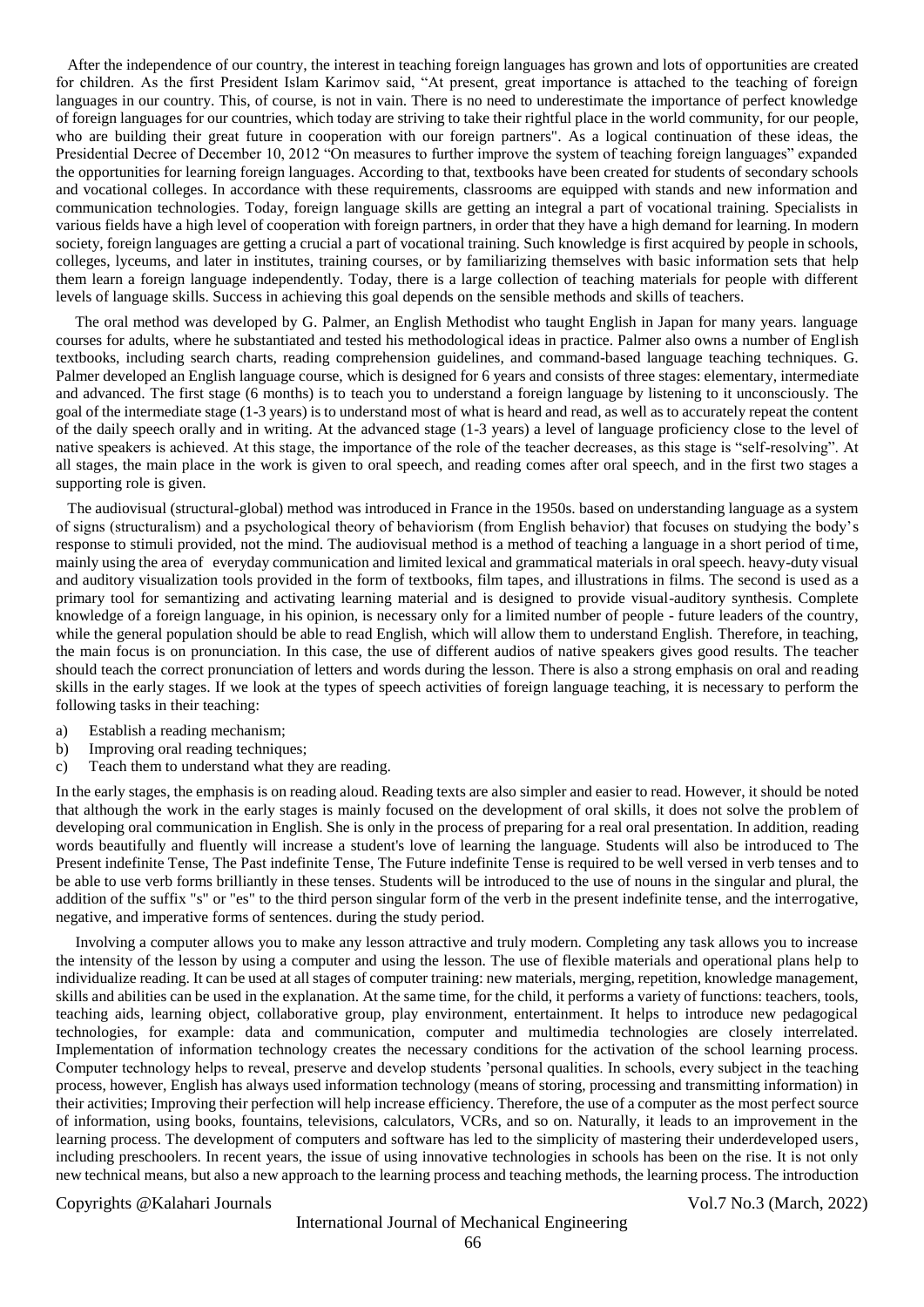of innovative technologies into the learning process is related to the improvement of teaching and learning methods in the process of learning foreign languages in relation to the needs of foreign languages. The main purpose of teaching in foreign languages is to form and develop the communicative culture of schoolchildren, to learn practical skills in a foreign language.

 The task of the teacher is to create practical skills with language for each student, to choose such teaching methods that allow each student to demonstrate their activities, creativity. Collaboration, project methodology, modern pedagogical technologies using new information technologies, the use of new information technologies, Internet resources, taking into account the abilities of children, their level of education, their individualization will help increase the level of knowledge. The communication approach is a strategy that stimulates communication and focuses on a conscious understanding of the material and ways to communicate with them. It is not very difficult for a user to implement a communicative approach on the Internet. A question should arise for a utility task problem or discussion, and students can not only share information but also evaluate it. The main criterion that allows this approach to be distinguished from other types of activities is that students choose a language unit to express their opinions. It is better not to use the Internet in an alternative approach: its purpose is to learn a foreign language and to learn a foreign language by expanding their knowledge and experience. One of the main requirements for learning foreign languages using Internet resources is to create interactions in the so-called usual course in this interactive method. Interactivity is the organization, coordination, and complementarity of "achieving mutual goals and the outcome of speech resources". Real language classes help in the formation of Internet skills and abilities, as well as a real interest in learning vocabulary and grammar and are therefore effective. Interactivity not only creates real-life situations, but also forces students to respond adequately through foreign languages. One of the technologies that offers individual teaching is the method of these projects, which is a way to develop creativity, cognitive activity, independence. The typology of projects varies. In real practice, it has to deal with a variety of research, creative, practice-oriented, and mixed projects where there are signs of information. Project work is a multi-level approach to learning reading, auditing, speaking, and grammar. The method of the project contributes greatly to the development of active independent thinking in students. I think project preparation teaches children to collaborate and collaborative training raises mutual support and creative skills. At the same time, the essence of innovative education in learning English is that the involvement of almost all students in the learning process of the learning process, the application of new pad technologies increases the quality of lessons.

 The demand for learning a foreign language is growing day by day and step by step. Foreign language, as it was mentioned above, is divided into four aspects (reading, reading, listening comprehension and speaking), each of which provides specific concepts and skills. Educational technology is the effective tool of modern information technology in the educational process. It is also going to aim to improve the quality and effectiveness of education through the introduction of modern innovative technologies in the educational process. In particular, there are several advantages to use such information and communication technologies in learning foreign languages. The important role of modern technology in language learning and teaching is invaluable. The use of technology is useful in every aspect of learning a foreign language (reading, reading, listening and speaking). For example, to listen and understand, of course, it is impossible to do this process without a computer, player, CD. Listening is one of the most important parts of language learning. This requires the student to pay attention to the speaker's pronunciation, grammatical rules, vocabulary, and meanings at the same time. Today, interactive games are becoming a tradition in schools. It is well known that a variety of games help students demonstrate their abilities, focus, increase their knowledge and skills, and become stronger. The basis of the use of game technology is the activity that activates and accelerates the student. According to psychologists, the psychological mechanisms of playful activity are based on the fundamental needs of the individual to express themselves, to find a stable place in life, to self-manage, to realize their potential. At the heart of any game should be the generally accepted principles and tactics of education. Learning games should be based on the subjects. During the process of playing games, the student is more interested in this activity than in a normal lesson and works more comfortably. Use of computer at foreign language lessons helps in solution of different didactic problems such as:

- improving pronunciation;
- formulating and developing skills and abilities of reading;
- improving abilities of writing;
- enriching the lexicon of learners;
- training grammar;
- forming steady motivation of studying foreign language

Possibilities of usage the Internet resources are huge. The Internet creates conditions for receiving any necessary information for pupils and teachers which is in every spot on the globe: regional geographic material, news from life of youth, article from newspapers and magazines, necessary literature, etc.

 Today, the main focus is on the student, his personality and his unique inner world. Therefore, the main goal of the modern teacher is to choose the methods and forms of organization of educational activities that best meet the stated goal of personal development of students. The task of the teacher is to create conditions for each student to practice the language, to choose such teaching methods that allow each student to demonstrate their activism and creativity. The task of the teacher is to activate the student's cognitive activity in the process of teaching foreign languages. Modern pedagogical technologies such as collaborative learning, project methodology, use of new information technologies, Internet resources help to implement a person-centered approach to the learning process, individualization of teaching taking into account children's abilities, their level of learning and provides differentiation. Forms of working with computer training programs in foreign language classes include: vocabulary learning; practice pronunciation; teaching dialogic and monologic speech; teaching writing; develop grammatical phenomena.

Copyrights @Kalahari Journals Vol.7 No.3 (March, 2022)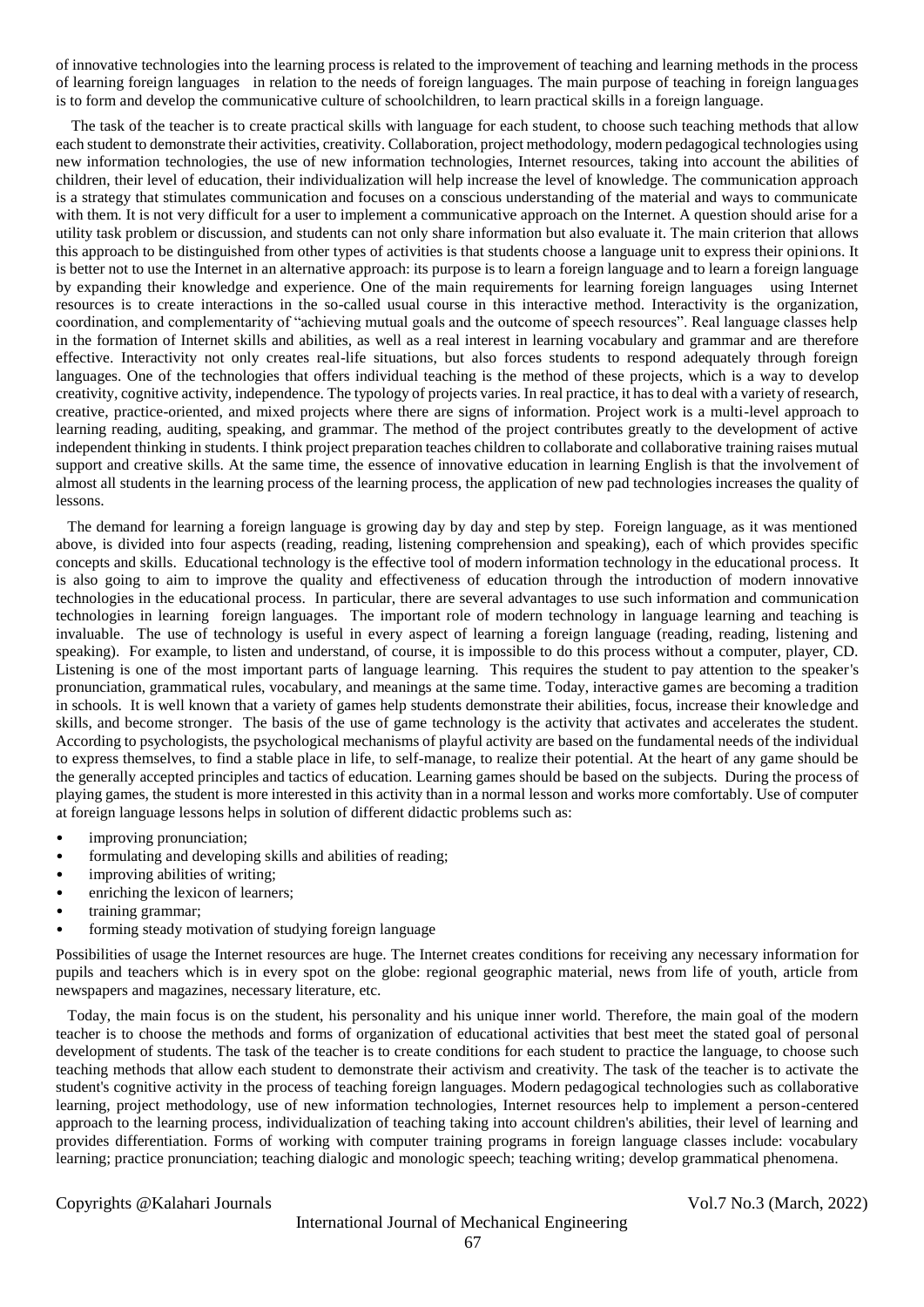The possibilities of using Internet resources are huge. The Global Internet provides students and teachers anywhere in the world with access to any information they need: regional geographic materials, news from young people's lives, articles from newspapers and magazines, and more. In the classroom, a number of didactic problems can be solved using the Internet in English: the formation of reading skills and competencies using global network materials; improving students' writing skills; replenish students' vocabulary; shaping students 'motivation to learn English. In addition, this work aims to expand the horizons of school students, exploring the possibilities of Internet technology to establish and maintain business relationships and connections with peers in English-speaking countries. Students can take part in online tests, quizzes, competitions, Olympiads, correspondence with their peers in other countries, conversations, video conferences, etc. The meaningful foundations of mass computerization are related to the fact that the modern computer is an effective means of optimizing the mental working conditions, in general, any form of it. There is one peculiarity of the computer, which is determined by its use as a tool for teaching others and as an aid in the acquisition of knowledge, which is its inanimate object. The machine can be in a "friendly" relationship with the user and sometimes "supports" it, but it never shows signs of anger and doesn't let you feel bored. In this sense, the use of computers is probably the most useful in individualizing certain aspects of teaching. At present, priority is given to communication, interactivity, authenticity of communication, language learning in a cultural context, autonomy of education and humanity. These principles allow the development of intercultural competence as an integral part of communicative ability. The ultimate goal of foreign language teaching is to teach fluency in a foreign language environment and the ability to respond adequately in a variety of situations, viz. communication. Today, new methods of using Internet resources are opposed to teaching traditional foreign languages. To teach communication in a foreign language, you need to create real, real-life situations that encourage material learning and develop adequate behavior (i.e., the so-called principle of communication authenticity). New technologies, especially the Internet, are trying to fix this error.

 One of the main requirements for teaching foreign languages using Internet resources is to create interactions in this lesson, which is commonly referred to as interactivity in the methodology. Interactivity is the process of "combining, coordinating, and complementing communicative goals and resulting efforts using the means of speech". By teaching real language, the Internet helps to shape speaking skills and abilities, as well as providing a sincere interest and therefore efficiency in teaching vocabulary and grammar. Interactivity not only creates real-life situations, but also forces students to respond appropriately to them in a foreign language. The introduction of information technology in education significantly diversifies the process of information perception and processing. Thanks to computers, the Internet, and multimedia, students have a unique opportunity to master large amounts of data with subsequent analysis and sorting. The motivational foundations of educational activities are also expanding significantly. With the use of multimedia, students receive information from newspapers, television, conduct interviews and hold teleconferences.

 Modern innovative forms of education are characterized by high communicative ability and active involvement of students in learning activities, activation of the potential of speech and listening knowledge, skills and abilities, which effectively develop the communicative competence of schoolchildren. It helps to adapt to modern social conditions, because society is a modern world in need of people who are fast-moving, independent and enterprising, successful in their activities. At the heart of any innovation is creativity. Creative activity involves the development of the emotional and intellectual spheres of the individual. This is one of the main tasks of the modern educational process ... School educational activities require the use of specific technologies that provide a solution to this problem. These technologies are innovative forms of education: role-playing, project method, dramatization, ICT, skype technologies. The main task is to choose ways to stimulate active cognitive activity of students, to realize the creative potential of each participant in innovative activities. The purpose of the teacher is to identify opportunities for innovative forms of teaching, increase the effectiveness of teaching, develop the creative abilities of schoolchildren in foreign language classes. Innovation is one of the most convenient and effective forms of skill development Communicative competence creates conditions for the socialization of the individual among schoolchildren and the development of his independence, creativity and activism. Creating a comfortable psychological environment in which the student feels his success, intellectual ability is an important component. Project technology is a technology that arouses the interest and develops the desire to learn of students involved in the implementation of various projects. The use of this technology allows us to anticipate all forms of individual, group, team work in the classroom that encourage children's independence and creativity. ICT is a technology. The traditional education system is paving the way for new information and communication technologies (ICT). Today, knowledge of one or more foreign languages is one of the priorities of modern education. Knowledge of foreign languages, mastery of modern information technologies helps to become an intellectual, highly educated member of society, so knowledge and mastery of ICT for the younger generation and teachers - in mastering the culture of a foreign language remains mandatory to organize the learning process most effectively.

 Currently, our students have been implementing projects on the computer for several years using various programs. I would like to point out that children's projects have improved in the past by simply having slides with information and pictures or photos, but now they are real color and fun movies - videos. In the presentations, students use animation effects, slide shows, their own videos, bridges, musical accompaniment. Parents of students were also interested in creating projects, and they also began to take an active part in this process. When using computers and other Internet resources, we focus all our attention on the child, increase his or her cognitive and creative activity, develop speech activity, and shape communication skills. The use of global Internet sites helps to develop students 'intercultural skills. The City Net website allows you to travel to different countries, visit parks, see monuments and any other attractions. Here you can find everything about the selected country - from photos of monuments to complete information about the natural resources and art of the country being studied.

 In short, the use of innovative methods in English lessons develops students' logical thinking skills, fluency, and the ability to respond quickly and accurately. Such methods stimulate the student's desire for knowledge. The student strives to prepare

### Copyrights @Kalahari Journals Vol.7 No.3 (March, 2022)

## International Journal of Mechanical Engineering